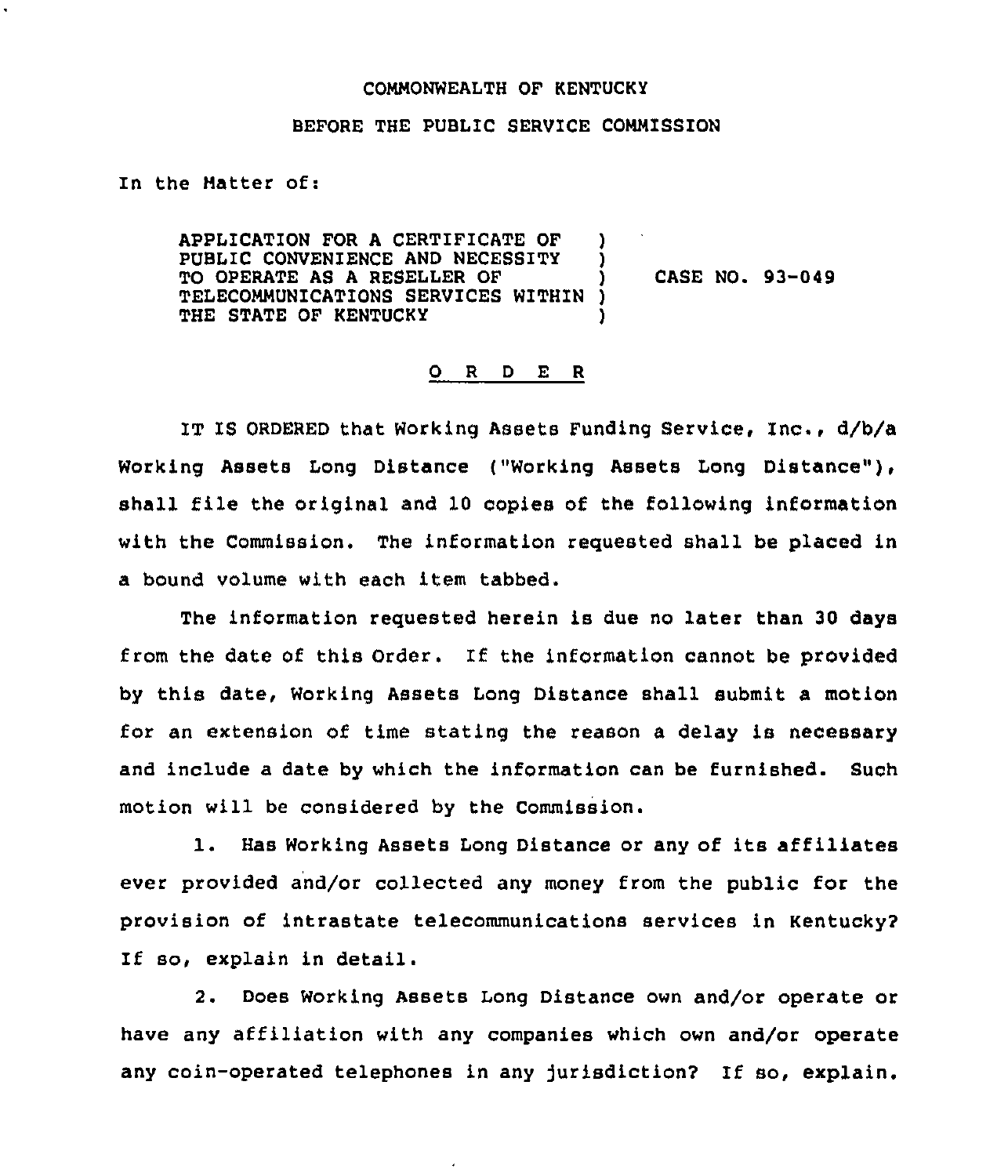3. On page <sup>2</sup> of Working Asaets Long Distance's application, it is stated that operator services will not be offered. On the same page, it states that operator services are available. The rates associated with residential operator services are outlined in the tariff on Original Sheets No. 14 and 16. Explain these discrepancies.

4. On Original Sheet 6, Heading 3.5.2, after "prorated" delete "accordingly" and insert the clarifying language "based on the customer's usage in each rate period."

5. Refer to Original Sheet 4, Heading 2.1.12, of your proposed tariff. Clarify that pursuant to <sup>807</sup> KAR Si061, Section 13, all toll charges shall be itemixed separately.

6. Working Assets Long Distance needs to provide an 800 number for customer complaints.

7. Refer to Original Sheet 9, Heading 4.3., of your proposed tariff. include language stating that Working Assets Long Distance will comply with all the provisions for refusal and termination of service spelled out in 807 KAR 5:006, Section 14.

8. Refer to Original Sheet 11, Heading 8.1, of your proposed tariff. <sup>A</sup> utility may charge <sup>a</sup> deposit for service and/or disconnect for nonpayment of bills, but it may not deny service to a customer because of indebtedness to others.

9. Substitute "Working Assets Long Distance" in the place of "Carrier" to avoid confusion with US Sprint or any other carrier of your signal.

 $-2-$